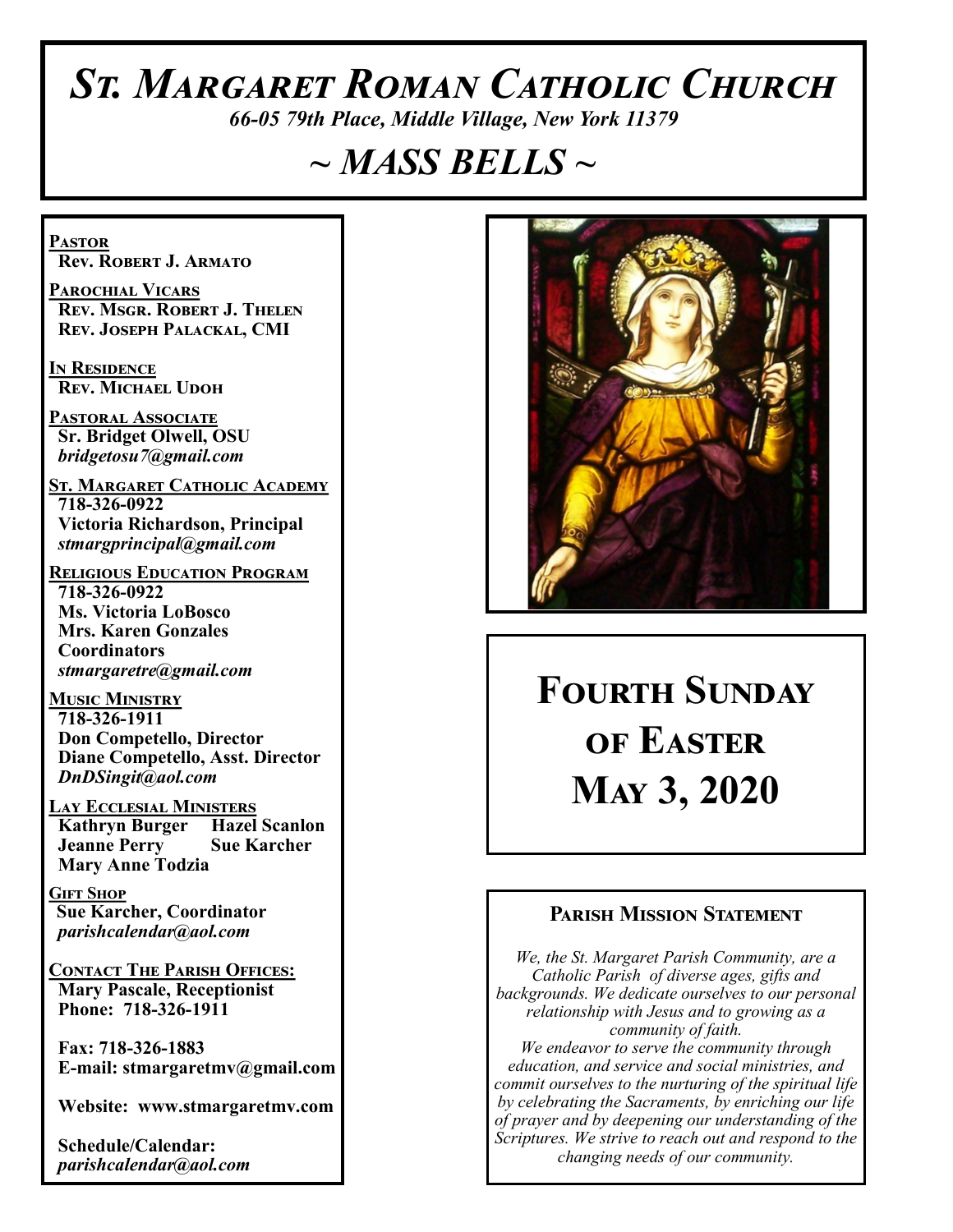### *MASSES FOR THE WEEK*

| SUN.                           | <b>MAY 3 - FOURTH SUNDAY</b><br>OF EASTER/GOOD SHEPHERD<br><b>SUNDAY</b>                                                                                                      |                                                         |
|--------------------------------|-------------------------------------------------------------------------------------------------------------------------------------------------------------------------------|---------------------------------------------------------|
| 7:30<br>9:00                   | Concetta & John Averna<br>Giuseppe Caiazza/Geraldine Ciaccio/<br>Lina Casasanta/                                                                                              |                                                         |
| 10:30<br><b>NOON</b><br>5:00PM | Angelina Ferzola<br>People of the Parish<br><b>Howard Buchman</b>                                                                                                             | $\blacklozenge$                                         |
| MON.<br>7:00<br>9:00           | <b>MAY 4 - EASTER WEEKDAY</b><br>Geraldine & John Ward<br>Patricia Dundas                                                                                                     | a<br>ľ<br>Ŋ                                             |
| TUE.<br>7:00<br>9:00           | <b>MAY 5 - EASTER WEEKDAY</b><br>Gloria Prima<br>Intention of Dominick Donna Orsano                                                                                           | $\overline{\mathbf{a}}$<br>$\vec{c}$<br>a               |
| WED.<br>7:00<br>9:00           | <b>MAY 6 - EASTER WEEKDAY</b><br>Rose Stalzer<br>Edward & Madeline Korth                                                                                                      | I<br>S                                                  |
| THU.<br>7:00<br>9:00           | <b>MAY 7 - EASTER WEEKDAY</b><br><b>Steven Dominic Belviso</b><br>Elia & Maria Prantil                                                                                        | $\mathbf{r}$<br>$\mathcal{Y}$<br>Ī                      |
| FRI.<br>7:00<br>9:00           | <b>MAY 8 - EASTER WEEKDAY</b><br>Emma Putillo<br>Rev. Joseph O'Donnell, C.M. (BIRTH)                                                                                          | S<br>$\frac{\Gamma}{\Gamma}$<br>$\overline{\mathbf{v}}$ |
| SAT.<br>9:00                   | <b>MAY 9 - EASTER WEEKDAY</b><br><b>Collective: Deceased Priests of the</b><br>Dioceses of Brooklyn & Rockville Centre/<br>Pat O'Brien/Angelina Grillo/Giuseppina<br>Gennari/ | $\overline{\mathbf{a}}$<br>a<br>r.                      |
| 5:00PM                         | Antoinette Santora                                                                                                                                                            | I<br>$\mathfrak{p}$                                     |
| SUN.                           | MAY 10 - FIFTH SUNDAY OF EASTER/<br><b>MOTHER'S DAY</b>                                                                                                                       |                                                         |
| 7:30<br>9:00                   | <b>Anna Nick and Stalzer Families</b><br>In honore per la Madonna di Fatima e<br>DiBenedetto e Baretta famiglia/Francesca,<br>Giuseppe e Salvatore Casabianca/Daniele         | $\mathbf f$<br>I<br>I                                   |
| 10:30<br><b>NOON</b><br>5:00PM | Bussa/Rosario, Rosaria e Nunzio Taormina<br>Margaret M. Forte<br>Fire Lt. Kevin J. & William Pfeifer<br>People of the Parish                                                  | $\mathbf f$<br>a                                        |

*ALL SCHEDULED MASS INTENTIONS WILL BE HONORED AND CELEBRATED PRIVATELY, BY THE PRIESTS*

# **PARISH INFORMATION**

# **The Rectory Office IS CLOSED UNT FURTHER NOTICE**

**CONFESSIONS** - Saturday, 4-4:45 pm or by appointment with a priest. **SUSPENDED**

**NOVENA** to Our Lady of the Miraculous Medal Mondays after the 9am Mass. **SUSPENDED**

**THE ROSARY AND DIVINE MERCY** devotion are prayed every morning in the church at 8:30am. **SUSPENDED**

**BAPTISMS** take place on the 1st and 3rd Sundays of the month. Please call the rectory for an appointment and to register your child. **SUSPENDED**

**WEDDINGS MUST** be scheduled at least six months in advance by appointment with a priest or a deacon. Please call the rectory office. For marriage preparation information visit www.pre-cana.org.

**THE ENGLISH CHOIR** rehearses on Tuesday, at 7 pm in the Church. Tenors and baritones needed! **SUSPENDED**

**IL CORO ITALIANO** prattica ogni Domenica prima della Messa Italiana. **SUSPENDED**

**THE YOUTH CHOIR** rehearses on Monday, from 6-7 pm in the Church. For more info, DnDsingit@aol.com **SUSPENDED**

**BOY SCOUT TROOP #119** meets on Tuesdays from 7:15-9 pm in the Parish Hall. New members are welcome, age 10 1/2 & up. Call Mr. Krzewski, 718-894-4099. **SUSPENDED**

**CUB PACK #119** meets on Mondays from 7-8:30 pm in the Parish Hall. New members welcome, age 6 to 10-1/2. Call Mr. Krzewski, 718-894-4099. **SUSPENDED**

**SENIOR CITIZENS** meet every Wednesday at 12 Noon in the Parish Center. **SUSPENDED**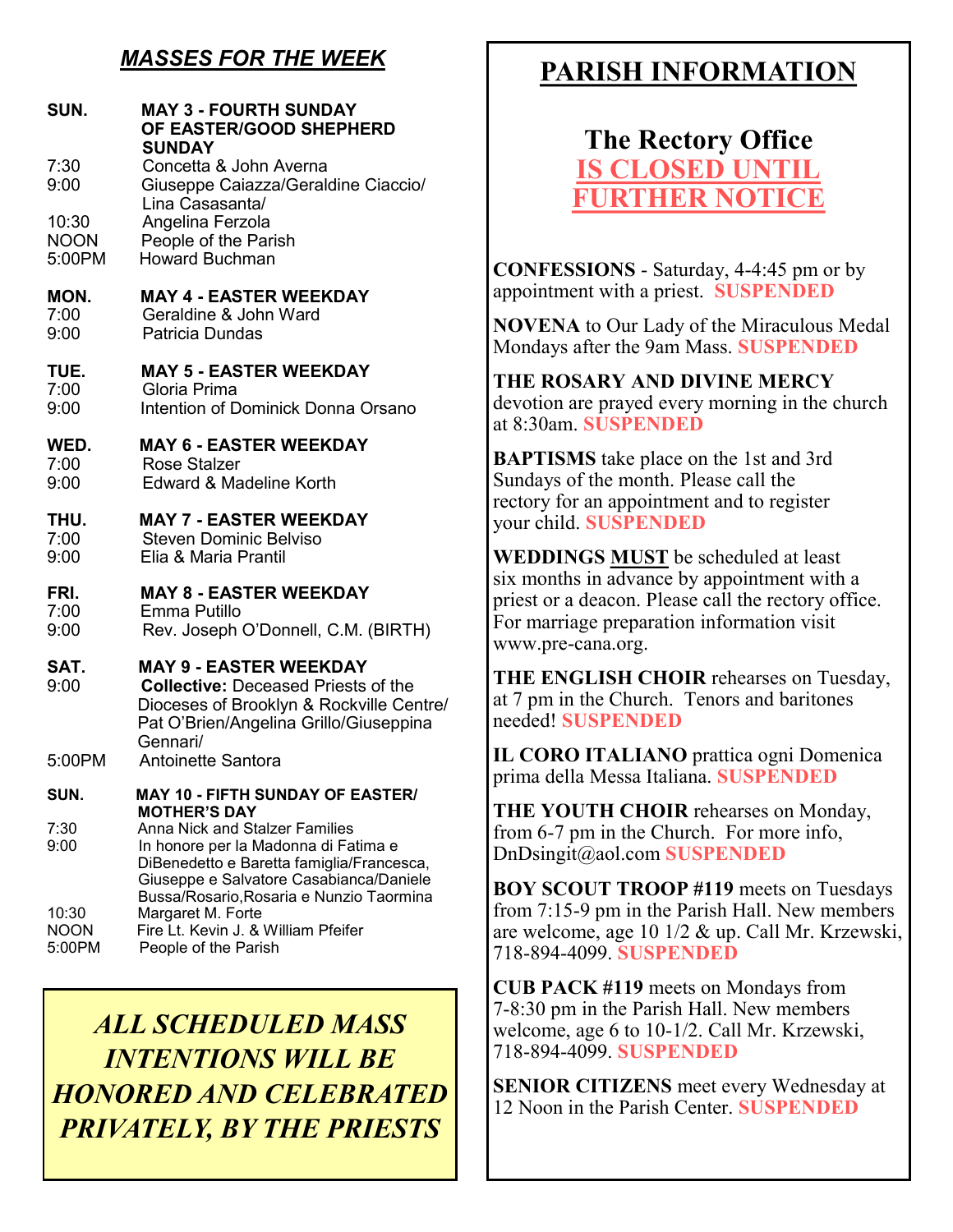# PLEASE PRAY FOR OUR SICK

Connie Faccibene, Linda Frazier, Cari Ann Falk-LoBello, Glen Falk, Ronald Frazier, Robert Sabini, Lee Falk, Scott White, McKinley Kelleher, Sean Harrison, Justin James Quirke, Elizabeth Ott, Mary Harrison, John Murphy, Anne McGinnis, Norma Voyer, Vicky Turato, Julio Pelaez, Maritza Gutierrez, Graciela Mora, Cindy Mulore, Salvatore Tuttolomondo, Gloria Mojica, Gloria Pemaj, Anne Gorian, Allen McConville, Joseph Simon, Jack Marchindiondo, The Scaturro Family, Louis Pitelli, Marion Caracciola, Giovanni Campo, Edward Stoltzenberg, Louis Pittelli, James Graff, Carol Arevalo, Immaculate Marge D'Elia, Jim O'Friscoll, Mary Rigovich, Matteo Sabini, Bob Biolsi, The Mojica Family, Msgr. Leonard Badia, Matthew Zender, Cathie Greulich, Joseph & Mary Augustine, Anthony Pittelli, Josephine Hartnett, Karen Schaefer, Jill Archbold, Fr. Paul Weirichs CP, Hannah Lehman, Daniel Wilson, John Austin Bryzgornia, Dave Kazmier, John Nogiewich, Tim Rooney, John Walter,

*The names will remain for 3 months, please call 718-326-1911 and ask for continued prayers.*

### **Prayer Requests**

**Pray for vocations to the Priesthood and Religious Life.** 

**Pray for first responders and medical personnel.**

**Please pray for our men and women from our Parish serving in the defense of our country: Lt. Col. Thomas Frohnhoefer Sgt. Robert A. Domenici** 



#### *WE RECALL OUR BELOVED DECEASED*

*May they rest in Christ's Peace!*

# **MEMORIALS**

### *WINE & HOSTS THIS WEEK*

*are offered in memory of Angelina Ferzola at the request of St. Margaret Seniors.* 

## *ALTAR CANDLES THIS WEEK*

*are offered in memory of Angelina Ferzola at the request of St. Margaret Seniors.* 

### *TABERNACLE LAMP THIS WEEK*

*is lit in memory of Angelina Ferzola at the request of St. Margaret Seniors.* 

### **TODAY'S READINGS**

 *Fourth Sunday of Easter* 

Acts 2:14A, 36-41 Ps 23:1-3a, 3b-6 1 Pt 2:20b-25 Jn 10:1-10

### **READINGS FOR THE WEEK**

Monday: Acts 11:1-18

Ps 42:2-3 Ps 43:3-4 Jn 10:11-18

 Tuesday: Acts 11:19-26 Ps 87:1b-3,4-7 Jn 10:22-30

 Wednesday: Act 12:24-13:5a Ps 67:2-3, 5, 6, 8 Jn 12:44-50

Thursday: Acts 13:13-25 Ps 89:2-3, 21-22, 25, 27 Jn 13:16-20

Friday: Acts 13:26-33

Saturday: Acts 13:44-52 Ps 98:1, 2-3ab, 3cd,4 Jn 14:7-14

Ps 2:6-11ab Jn 14:1-6

Sunday: Acts 6:1-7 Ps 33:1-2, 4-5, 18-19 1 Pt 2:4-9 Jn 14:1-12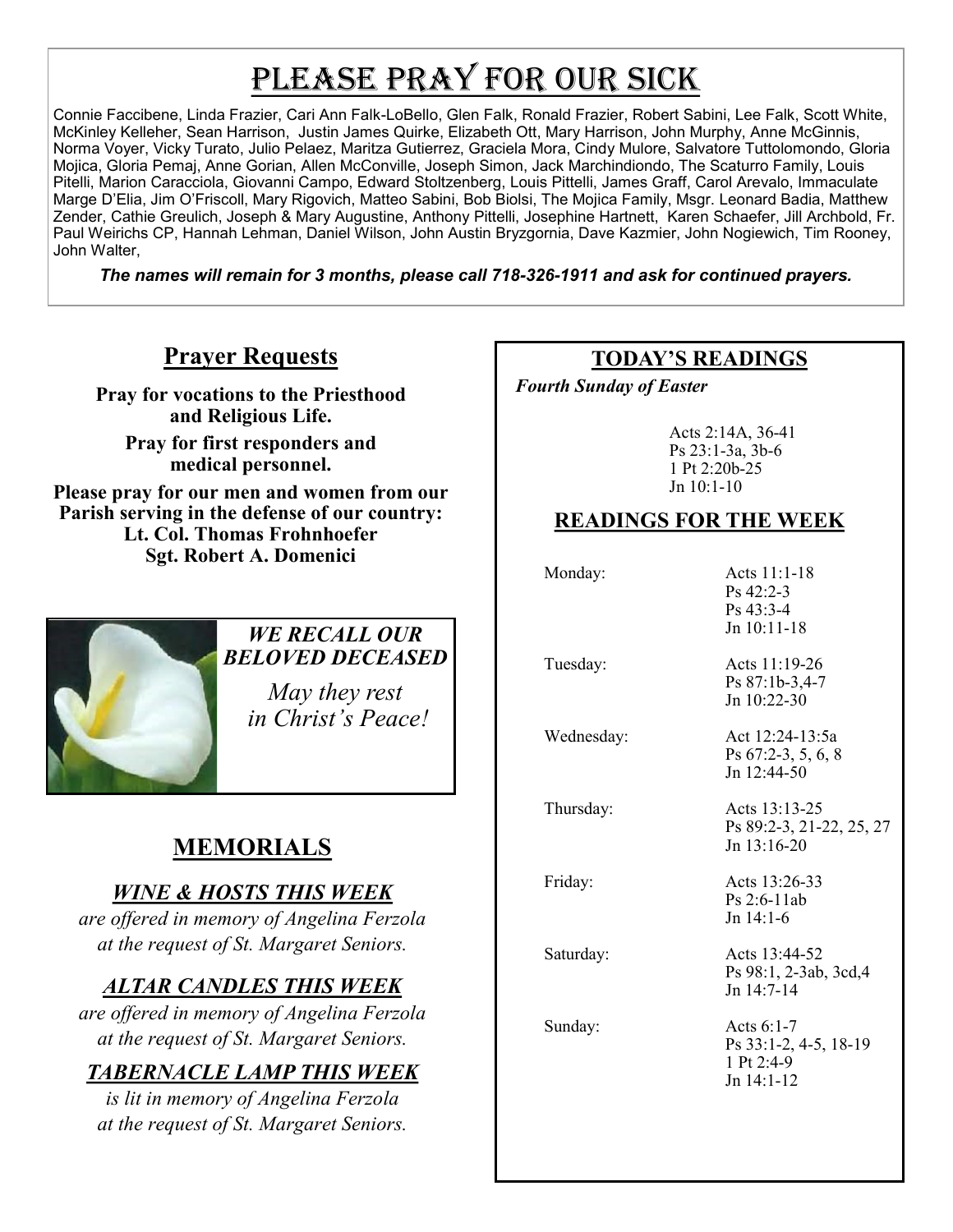#### *From the Pastor's Desk:*

### **~On the Good Shepherd, the Gate, and our Lady ~**

 The Fourth Sunday of Easter traditionally has been observed as "Good Shepherd Sunday". The Gospel themes for today's feast change a bit, and today we read about Jesus referring to Himself not as the shepherd of the sheep but as the gate through which they must pass in order to enter the sheepfold. He's using an image to state that there is no salvation, no way into Heaven, except through Himself: no good works, no prayers, no philosophies, no teachings, no Torah, no Prophets can get us there without Him. He is the only Way into eternal life.

 We're not too familiar with sheep and shepherds here in Middle Village, where the last sheep grazing in a neighborhood field probably went to the dinner table around the time that I was born many years ago. Nor are we familiar with the ways of sheep, how they will follow only the shepherd whom they recognize, nor with the ways of shepherds, who will risk personal danger in order to protect, shelter, and nourish their sheep. The latter describes Christ. The former should describe us, who, despite the distractions and allurements and dangers around us, should keep our eyes and ears fixed on the Good Shepherd, Who has come that we "might have life and have it in abundance."

 In the trials and tribulations of ordinary life, no less in those of this current fearful period of rampant disease, death, and stay-in-place orders, we should turn to the Good Shepherd for His protection. This also goes for priests, who are called to image the Good Shepherd, Who gave His life for His sheep.

 There is a petition in the *Liturgy of the Hours* which asks the Lord, basically, "Do not let Your people be without their shepherds; do not let Your shepherds be without a flock." That's become heartbreakingly difficult for us to achieve, what with everyone under lockdown and we shepherds finding ourselves under the same restrictions as our people. Still we serve as best we can, whenever we can, whether attending to the sick in hospitals, or burying the dead and comforting the mourners, or celebrating Mass and praying privately for you, our people. Pope Francis has said, "The shepherd should smell of the sheep." Pope St. Paul VI said, "When it rains on the sheep, the shepherd should get wet." Both are making the same point: that priests are to be bonded to their people by humble, sacrificial love. As we pray for you, so pray for us and for those who are called come after us in service to the People of God, that we may carry out the mission that has been entrusted to us as good and faithful shepherds in the manner of the Good Shepherd Himself.

 This past Friday, the USA (along with Canada) was reconsecrated to our Blessed Mother under the title "Mother of the Church". She already has been our national patroness under the title of the Immaculate Conception since before our Parish existed. She is also the patroness of our Diocese and seminaries under this latter title, and Our Lady of Guadalupe is patroness of the entire Western Hemisphere as "Empress of the Americas." Still, it never hurts to honor our Lady or to seek her motherly intercession, and protection. So, the bishops of both countries have taken the first day of May, the month of Mary, to call upon her once more and to place both countries under her tender care in a time of great need.

 How wonderful that our Good Shepherd gave us, through His Beloved Disciple, His own Mother to be ours, as well! As children of such a Mother, let us call upon her often in our needs and in our joys each day, beginning with the morning *Angelus* or *Regina Caeli,* in the Rosary and the Litany of Loreto, and so many other times, to draw us close to our blessed Lord through His beloved Mother.

 Until we meet again, be assured of my prayers and those of the other priests of the Parish for you and yours. Be assured, too, of the assistance and protection of Christ the Good Shepherd and our Lady. Stay safe, and keep the Faith!

*~Fr. Armato ~*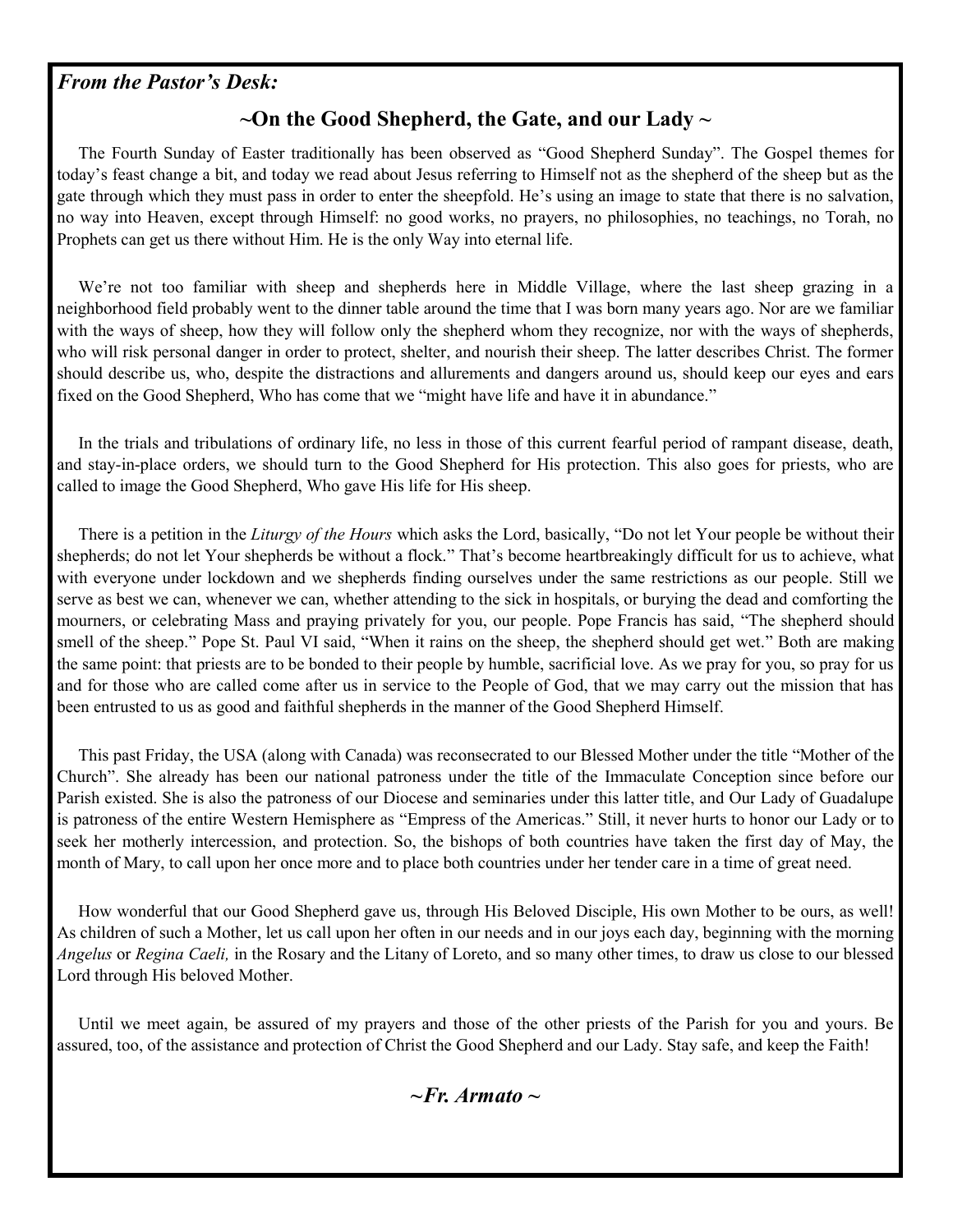# **ANNUAL CATHOLIC APPEAL**

 The **2020** *Annual Catholic Appeal* campaign is underway. Our goal for this year has been set at \$80,015.

 With about 650 families registered in the Parish, it comes to an average donation of \$125 per family. Even in these difficult times, it's certainly not a burden if we **ALL** pitch in between now and Christmas. **So far, 72 families have pledged \$13,822 toward our goal.**

 Please think and pray about your response this year so that we may continue to serve the needs of our Parish and our Diocese.

## **160TH ANNIVERSARY**

 Our Parish will be 160 years old this month. The first Mass here was celebrated on May 20, 1860. The celebration of the anniversary Mass and dinnerdance have been postponed because of the lockdown.

We will reschedule for sometime later this year.

## **PARISH FINANCES**

 **Please try to keep up with your contributions by dropping your envelopes in the rectory mail slot or through e-giving like**  *Faith Direct.* Go to the icon on our website and follow the instructions to sign up; or you can go straight to the *Faith Direct* **website** and enter our parish code **NY299.** You can change or drop out later on, as you wish.

As always, thanks for your generosity!

#### **Monthly Memorial Mass**

**HAS BEEN SUSPENDED UNTIL FURTHER NOTICE**

**St. Margaret Gift Shop IS CLOSED UNTIL**

**FURTHER NOTICE**

#### **THE ST. VINCENT dePAUL FOOD PANTRY IS CLOSED UNTIL FURTHER NOTICE**

**ST. MARGARET'S YONKERS EMPIRE CITY BUS TRIPS**

> **HAVE BEEN POSTPONED UNTIL FURTHER NOTICE**

### **E-GIVING IS HERE!**

 Have you signed up yet with *Faith Direct* or another e-giving service? It benefits both you and our Parish. Enrollment is friendly, safe, and trouble free, AND *you can change your intended giving anytime that you wish.*

To sign up go to the icon on our website,

**www.stmargaretmv.com**  and follow the instructions. **WE NEED YOUR HELP, NOW!**

### **BUILDING OUR DATA BASE**

 We have names, street addresses, and phone numbers, but very few email addresses on record. Help us to build up our database of email addresses so that we can communicate better, especially during this medical emergency. Just email us at:

#### **stmargaretmv@gmail.com**

 Include your first and last name and a brief note to let us know how you're doing. Share with us what you would like to see in the parish - whether spiritual, social, or otherwise - once we are able to gather together again.